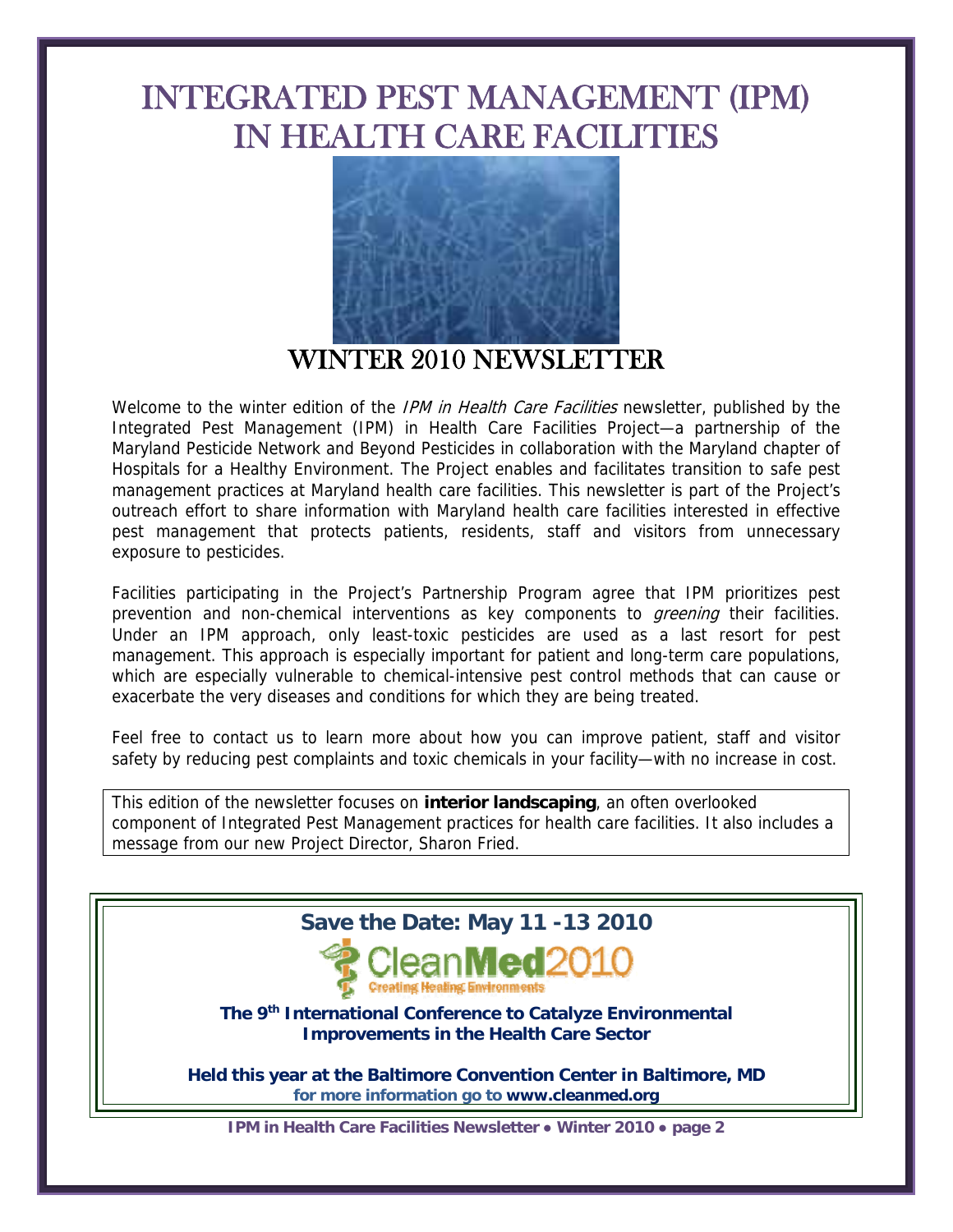# **Interior Landscaping, Commercial Floriculture & Ornamental Gardenscape**

Interior landscaping provides an inviting and healing environment for patients or residents, staff and visitors. Healthy plants can also contribute to healthy indoor air quality. It is important, however, that methods of plant management do not contaminate the indoor air.

### **How your facility can prevent pesticide use in its interior plantings:**

- Plants should be chosen to function in a hostile environment, only hardy species should be used throughout the facility.
- Ensure that your facility's contract with the plant care provider specifies that only nontoxic products such as insecticidal soaps and horticultural oils will be used to treat plant diseases and that chemicals will not be used to treat or prevent disease. Instead, problem plants that do not respond to non-chemical interventions should be removed and replaced by healthy ones.
- The best way of preventing plant diseases and infestation is to maintain healthy soils by using natural, non-synthetic, composted soils throughout the gardenscape.
- Always follow the guidelines: identify----naturally treat---remove----replace.



#### **What to look for to indicate plants might have a problem:**

- Regular IPM monitoring in health care facilities should include visually inspecting the interior landscaping and following organic practices of soil management.
- Common, nuisance pests such as white flies or aphids may be present on unhealthy plants and will cause damage such as stunted growth or withered leaves.
- During the larval stage, some insects burrow in the soil and will come to the surface during watering. Large populations can cause damage to the plant roots.
- Check the underside of leaves and stems for small, sticky patches caused by scale. Scale will deplete the plant of nutrients and will, themselves, attract pests such as ants.





**Where to report problems:** Since most ornamental interior landscaping is seen in the main lobbies of healthcare facilities, anyone in any facility should report concerns about interior landscaping to the hospitality staff who direct their information desks. This speaks to the importance of having all staff trained in the benefits and practices of IPM, regardless of their position. Once trained, the information desk staff will know the right person to contact to investigate the concern.

*For more information, contact: Sharon Fried, Project Director at 410.605.0095 or sfried@beyondpesticides.org*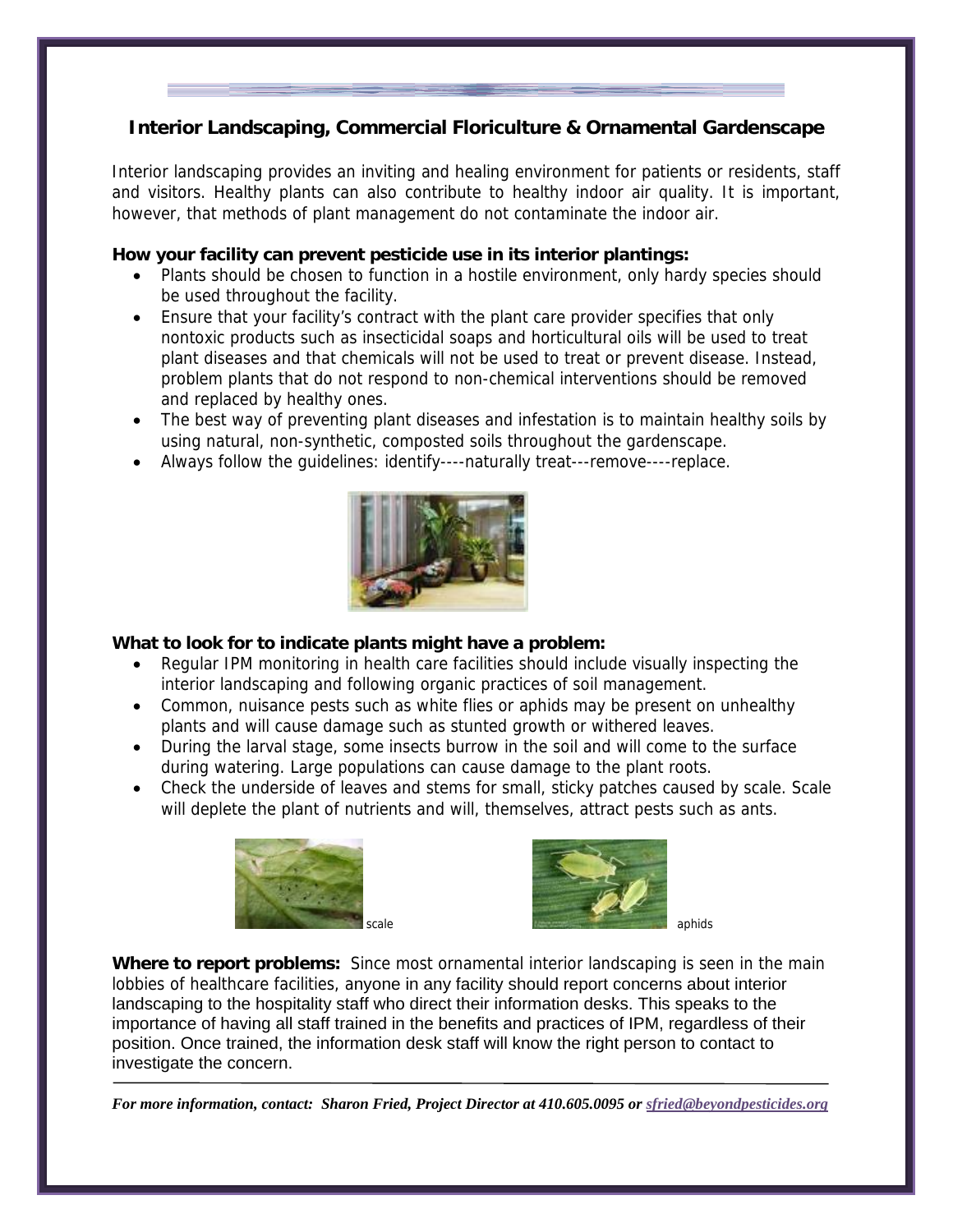#### **IPM in Health Care Facilities Newsletter ● Winter 2010 ● page**

**3**

**The situation is better than you think:** Pesticides are infrequently applied on interior landscaping in health care facilities because replacing a problem plant is so easy. With regular inspection, unhealthy plants can be removed before the problem multiplies to other plants. And, for the smaller problems that may arise, insecticidal soaps should be among the first choices that your contracted plant care provider offers.

Much of the above information has been provided by one of the Project's IPM consultants. For more information visit Chip Osborne's Web site at **www.osborneorganics.org**



## **A Message from our new IPM Project Director, Sharon Fried**

I am delighted to be working with the IPM Project partners, Maryland Pesticide Network and Beyond Pesticides. I have found my new colleagues to be a collaborative and multitalented group of individuals dedicated to eliminating the use of toxic chemicals by focusing on alternative methods for managing pests in our health care environments.

IPM takes a proactive approach by seeking to understand the root causes of pest problems so we can prevent them by implementing long-term solutions rather than by simply treating symptoms. As a long-time clinical staff member in hospital facilities, I have come to appreciate the importance of IPM and natural land care in protecting public health. Public health officials are empowered by local and national governing agencies to prevent disease by instituting a proactive approach to health care. IPM plays a critical role in public health by ensuring that health care facilities prevent hospital-acquired illnesses and aid in convalescent care by not introducing toxic chemicals to an already compromised population. For example, many studies have linked pesticide use with asthma, cancer and birth defects. Exposing an already vulnerable patient population, their families and their caretakers to such toxic chemicals is counter intuitive in health care settings, where the objective is to first do no harm.

The goal of our program is to educate hospital managers about the positive health aspects that their facility can achieve through IPM and natural land care and to assist them in their transition to a pesticide-free environment.

**From our Web site:** Sharon has held a variety of both clinical and non-clinical positions in health care since 1980. Most recently, she was the Safety & Sustainability Specialist at Mercy Hospital in Baltimore, where she was responsible for management of programs such as Integrated Pest Management, Hazardous Waste Handling and Reduction, Recycling and other Green Team initiatives. Sharon earned both a B.A. and M.A. from College of Notre Dame of Maryland. She also has certificates in Leadership & Social Change and Nonprofit Management.

*For more information, contact: Sharon Fried, Project Director at 410.605.0095 or sfried@beyondpesticides.org*